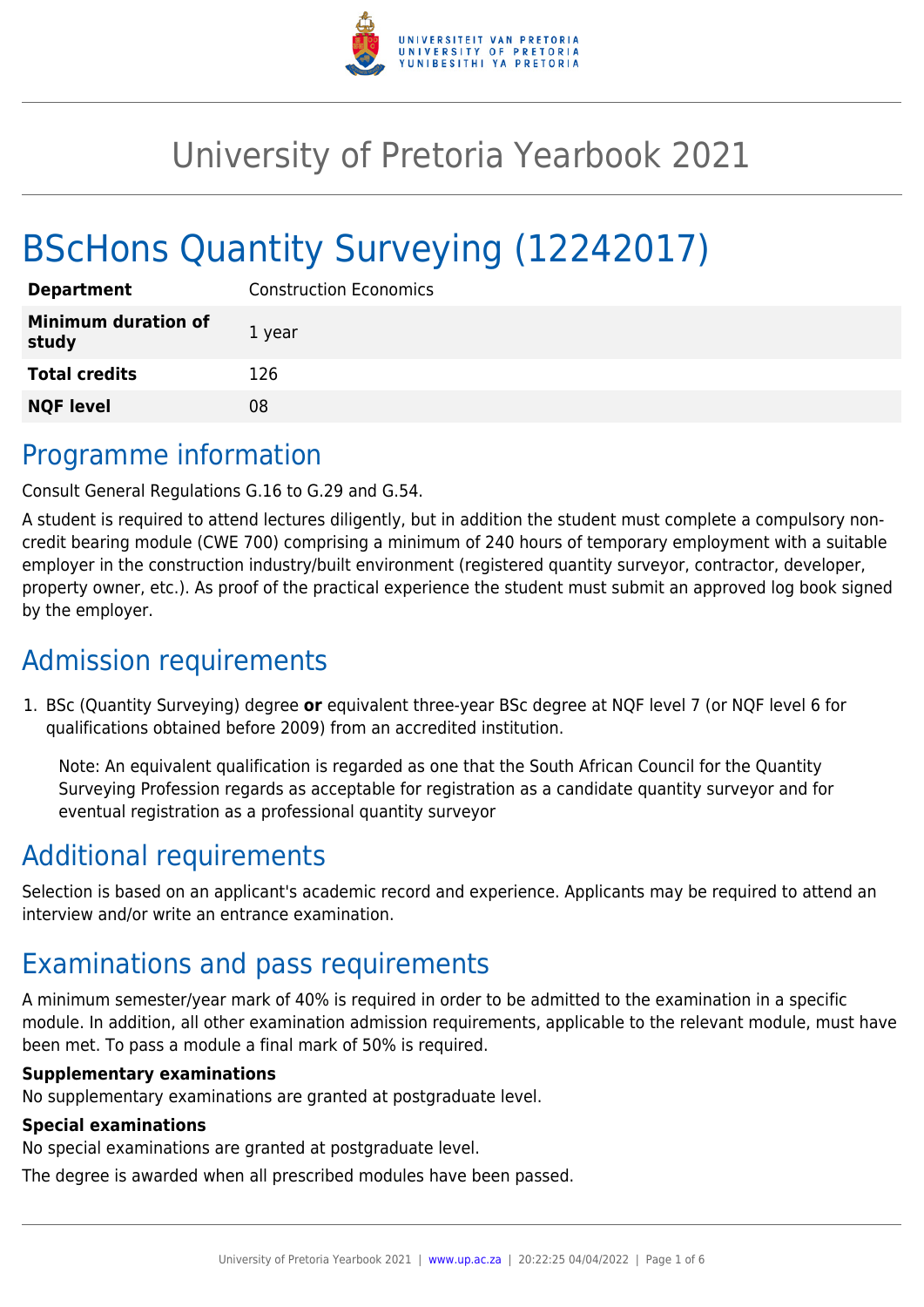

# Pass with distinction

The degree is conferred with distinction if students registered for the degree for the first time, complete the degree within the minimum prescribed time and pass all modules with a weighted average of 75%.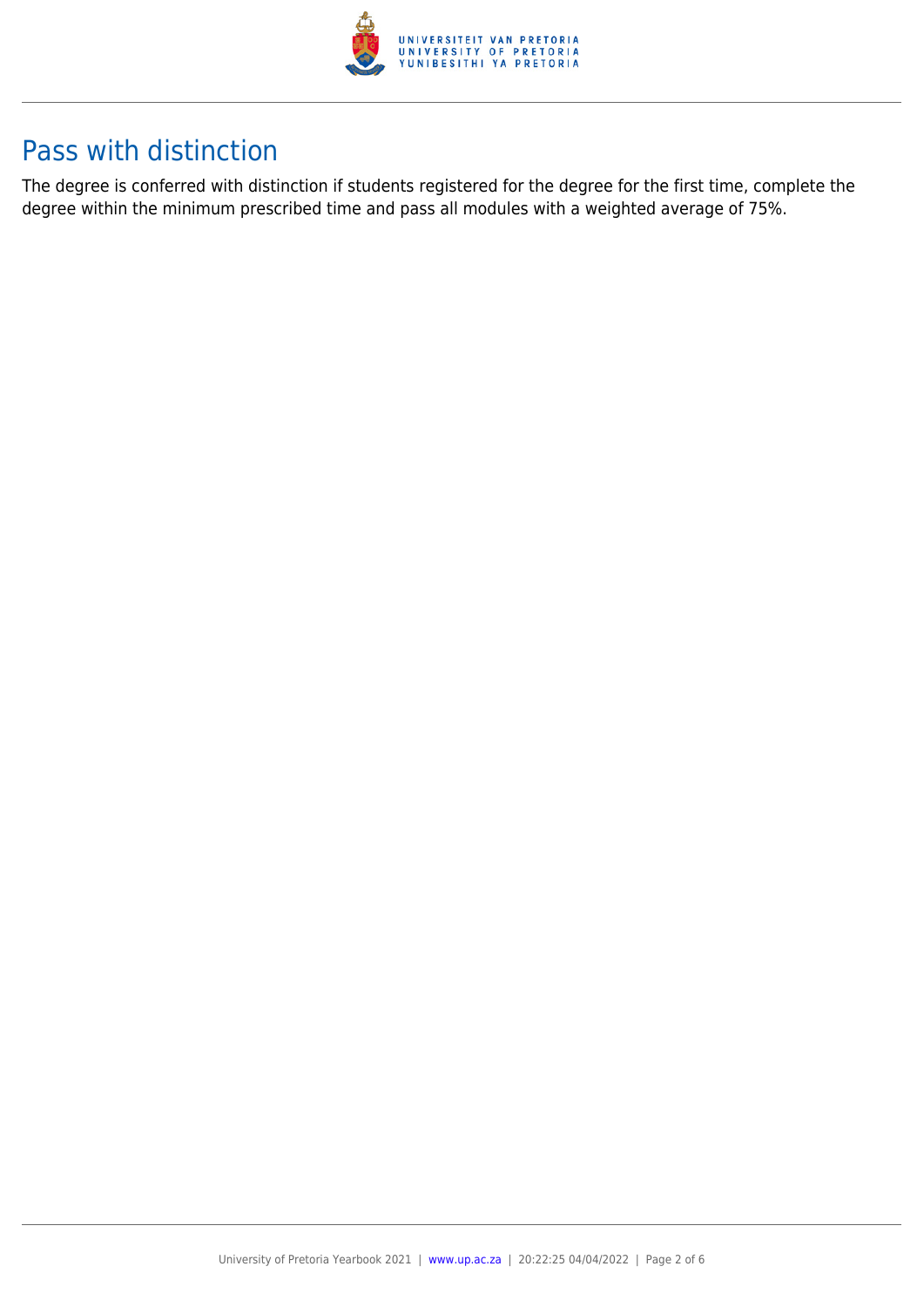

# Curriculum: Final year

**Minimum credits: 126**

# **Core modules**

## **Building cost estimation 700 (BKR 700)**

| <b>Module credits</b>         | 20.00                          |
|-------------------------------|--------------------------------|
| <b>NQF Level</b>              | 08                             |
| <b>Prerequisites</b>          | No prerequisites.              |
| <b>Language of tuition</b>    | Module is presented in English |
| <b>Department</b>             | <b>Construction Economics</b>  |
| <b>Period of presentation</b> | Year                           |

## **Module content**

Estimation of building costs – principles and process; elements of a price; rough quantities and inclusive quantities (elemental and builders' quantities) for estimating; estimating methods; pricing of various trades and preliminaries; analysis of building cost; building cost escalation; design cost management.

# **Quantity surveying practice 700 (BRK 700)**

| <b>Module credits</b>         | 12.00                          |
|-------------------------------|--------------------------------|
| <b>NQF Level</b>              | 08                             |
| <b>Prerequisites</b>          | No prerequisites.              |
| <b>Contact time</b>           | 2 lectures per week            |
| <b>Language of tuition</b>    | Module is presented in English |
| <b>Department</b>             | <b>Construction Economics</b>  |
| <b>Period of presentation</b> | Year                           |

#### **Module content**

Construction Procurement Guidelines; standards for uniformity; contract administration; project administration; conditions of appointment and fee accounts; consortiums; tendering for professional services; professional indemnity; Public Private Partnerships; Quantity Surveying Professions Act; Council for the Built Environment Act; CIDB Act.

Construction Industry Development Board Act (CIDB Act), Public Finance Management Act (PFMA), Municipal Finance Management Act (MFMA) and Preferential Procurement Policy Framework Act (PPPFA).

## **Research report 785 (BRK 785)**

| <b>Module credits</b> | 30.00                          |
|-----------------------|--------------------------------|
| <b>NQF Level</b>      | 08                             |
| <b>Prerequisites</b>  | No prerequisites.              |
| Language of tuition   | Module is presented in English |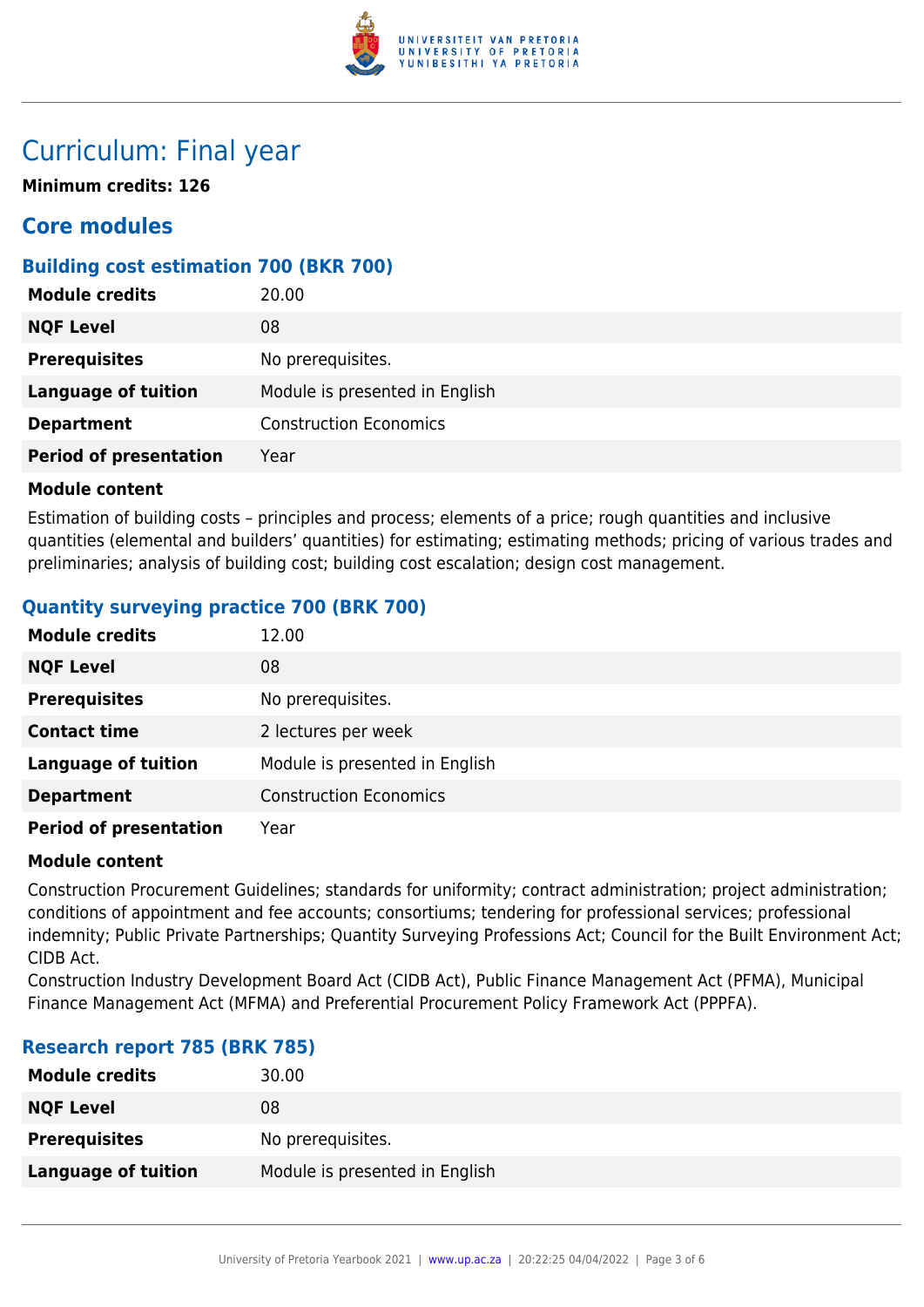

| <b>Construction Economics</b> |
|-------------------------------|
|                               |

**Period of presentation** Quarter 2, 3 and 4

#### **Module content**

An essay on a subject approved by the Head of Department should be handed in during the final year of study.

# **Practical work experience 700 (CWE 700)**

| <b>Module credits</b>         | 0.00                           |
|-------------------------------|--------------------------------|
| <b>NQF Level</b>              | 08                             |
| <b>Prerequisites</b>          | No prerequisites.              |
| <b>Language of tuition</b>    | Module is presented in English |
| <b>Department</b>             | <b>Construction Economics</b>  |
| <b>Period of presentation</b> | Year                           |
|                               |                                |

#### **Module content**

This is a compulsory 240-hour work experience module that requires the submission of a signed logbook to record and confirm the hours worked in the construction industry.

## **Feasibility studies 710 (EUS 710)**

| <b>Module credits</b>         | 8.00                           |
|-------------------------------|--------------------------------|
| <b>NQF Level</b>              | 08                             |
| <b>Prerequisites</b>          | No prerequisites.              |
| <b>Contact time</b>           | 3 lectures per week            |
| <b>Language of tuition</b>    | Module is presented in English |
| <b>Department</b>             | <b>Construction Economics</b>  |
| <b>Period of presentation</b> | Semester 1                     |

#### **Module content**

Overview of factors affecting the feasibility of proposed property developments, including a brief introduction to town planning, valuation, financing, marketing and investment principles.

## **Feasibility studies 720 (EUS 720)**

| 8.00                           |
|--------------------------------|
| 08                             |
| 2 lectures per week            |
| Module is presented in English |
| <b>Construction Economics</b>  |
| Semester 2                     |
|                                |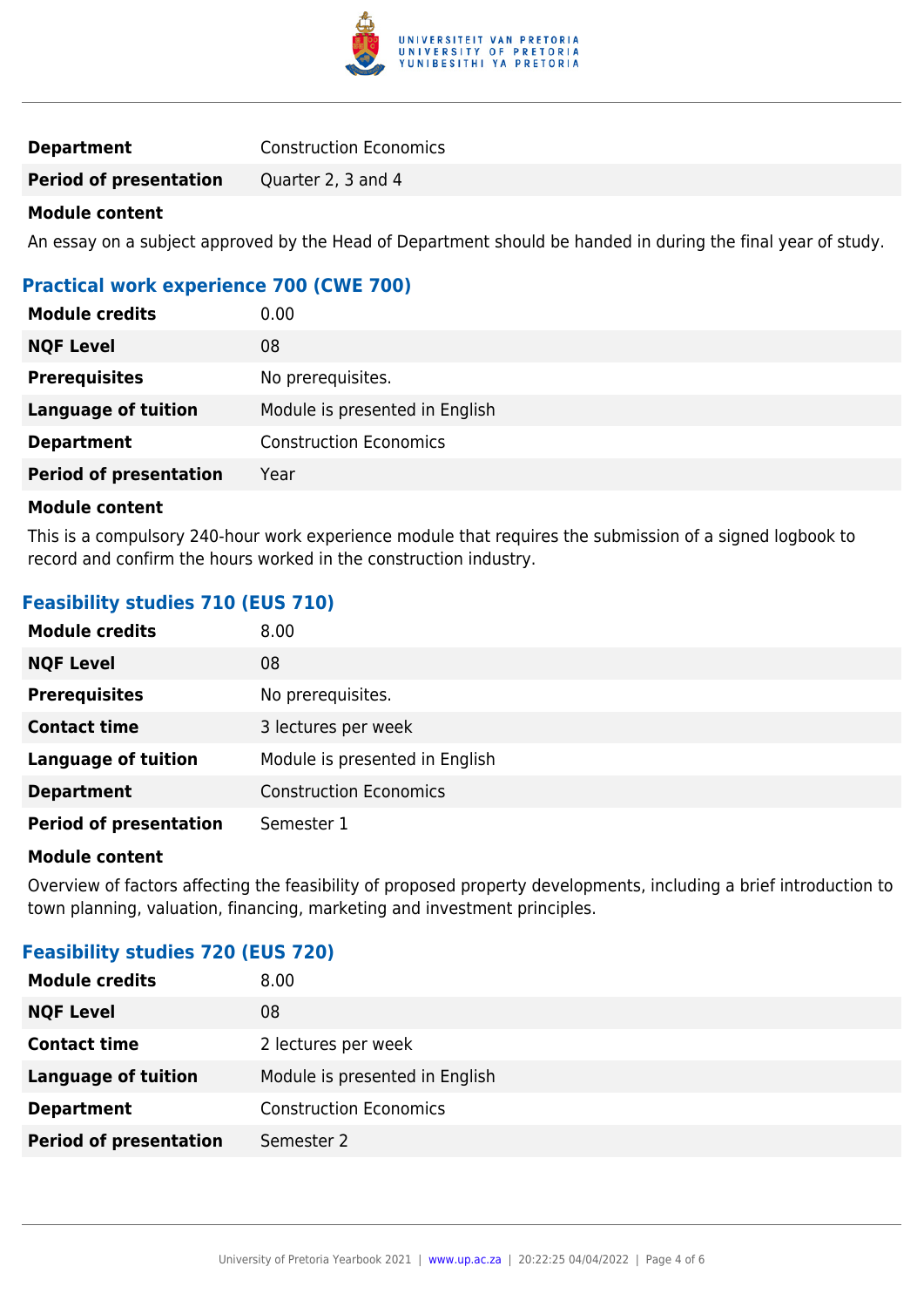

#### **Module content**

Financial viability studies of different types of property developments; value management and life-cycle costing.

### **Quantities 700 (HVH 700)**

| <b>Module credits</b>         | 20.00                                     |
|-------------------------------|-------------------------------------------|
| <b>NQF Level</b>              | 08                                        |
| <b>Prerequisites</b>          | No prerequisites.                         |
| <b>Contact time</b>           | 1 practical per week, 3 lectures per week |
| <b>Language of tuition</b>    | Module is presented in English            |
| <b>Department</b>             | <b>Construction Economics</b>             |
| <b>Period of presentation</b> | Year                                      |

#### **Module content**

Measuring of demolitions, alterations, advanced earthworks and mechanical services. Preliminaries, types of bills of quantities and compilation of bills of quantities including the application of the procurement prescripts of the Construction Industry Development Board in the Public Sector. Geotechnical and civil engineering works.

## **Construction entrepreneurship 720 (KEN 720)**

| <b>Module credits</b>         | 8.00                           |
|-------------------------------|--------------------------------|
| <b>NQF Level</b>              | 08                             |
| <b>Prerequisites</b>          | No prerequisites.              |
| <b>Contact time</b>           | 2 lectures per week            |
| <b>Language of tuition</b>    | Module is presented in English |
| <b>Department</b>             | <b>Construction Economics</b>  |
| <b>Period of presentation</b> | Semester 2                     |

#### **Module content**

Entrepreneurship, strategic management, business ethics, effective business management. Attention is paid to the built environment practitioner in this context.

## **Construction contract law 740 (KKR 740)**

| <b>Module credits</b>         | 8.00                           |
|-------------------------------|--------------------------------|
| <b>NQF Level</b>              | 08                             |
| <b>Prerequisites</b>          | No prerequisites.              |
| <b>Contact time</b>           | 3 lectures per week            |
| <b>Language of tuition</b>    | Module is presented in English |
| <b>Department</b>             | <b>Construction Economics</b>  |
| <b>Period of presentation</b> | Semester 1                     |